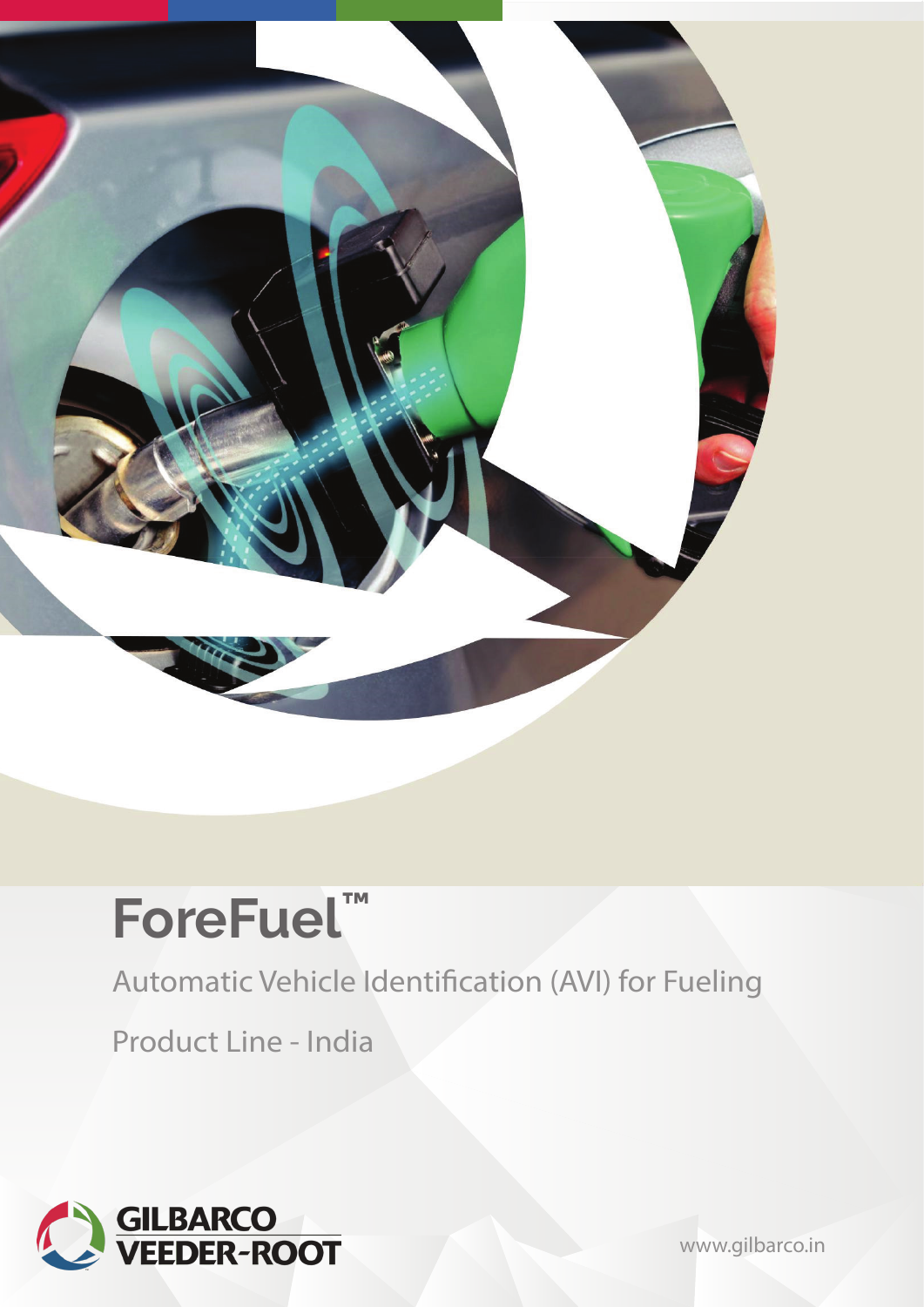### **Solution Description**

Gilbarco Veeder-Root ForeFuel Automatic Vehicle Identification (AVI) system powers the fastest, simplest, and secure refueling for millions of vehicles worldwide. With ForeFuel, the vehicle is the means of payment. An easily vehicle mounted, compact & passive RFID unit next to the fuel inlet enables immediate payment authorization when the nozzle is inserted into the fuel inlet. The result is fast refueling with no need for cash, card, or coupon payment, providing measurable value to both oil companies and commercial fleets. Vehicle data readings (e.g. odometer, engine hours) via optional unit can be obtained to detect exceptions.

### **Benets**

#### **Oil Companies**

ForeFuel provides the utmost fueling experience through simplicity and speed, and it eliminates potential misuse associated with fuel cards.

- Deepens fleets' loyalty to the ForeFuel operating oil company, expanding the market share and increasing the sales volume (unlike with fuel cards, 100% of the transactions go to the ForeFuel operating oil company when fleets enjoy cost savings).
- Strengthens the brand image by leading with service innovation.
- Increases station throughput by shortening fueling time and queues.

#### **Fleets**

ForeFuel introduces significant control of fuel expenses regardless of whether fueling occurs at their sites or at a retail station.

- Clear cost saving: ForeFuel facilitates that fuel will only be dispensed to the intended, and the right fuel type and grade is dispensed. A 2nd authorization option (driver tag, PIN, mobile app) is available for higher level of security.
- Fleet efficiency: Odometer and engine hours readings can be combined to monitor average fuel consumption, schedule maintenance, and control mileage.
- Convenient operation: fleet managers can easily set limitations and restrictions.







#### **Most Experience**

- 7,500,000 Vehicles
- 35,000 Stations

• Equipment Sale • ForeFuel as a Service



**Flexible Business Model**

- **Proven Technology**
	- Industry de facto Standard
	- Patented Technology

### **End-to-End Solution**

### Fully integrated:

- ForeSite & ForeNet: Retail Site & Card
- Management Solutions
- ForeHB: Homebase Management Solution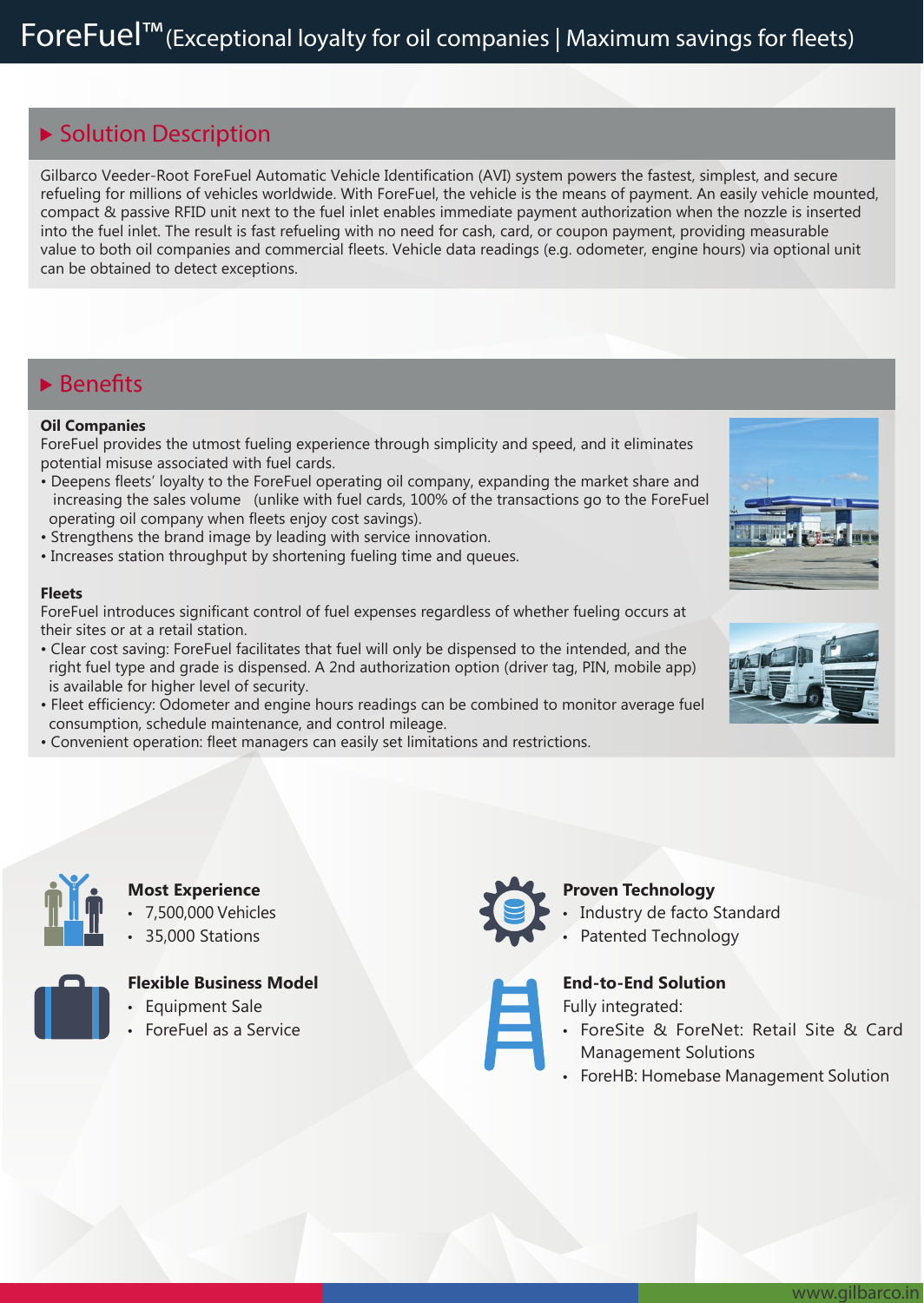## **Solution Components**



#### **Passive RFID tags**

Gilbarco Veeder-Root tag consists of a secure chip which includes encrypted identification and payment information. It fits any vehicle type, having extensive experience with trucks, busses & heavy equipment. It includes sophisticated security mechanisms as: patented removal protection means, data encryption, etc.

#### **FuelOpass**

The FuelOpass is Gilbarco Veeder-Root high runner

vehicle identification device for heavy & light vehicles with a patented removal protection mechanism, as well as a variety of ring types to fit any vehicle and fuel inlet.



Gilbarco Veeder-Root NanOpass is an innovative

passive RFID vehicle identification tag that contains an RFID chip and antenna in one compact unit.



The NanOpass is an ideal solution for light vehicles.

#### **Wireless Network Gateway Terminal (WGT)**

Gilbarco Veeder-Root WGT completely covers the

entire forecourt, connecting ForeFuel's components to the Station Controller. Its mesh topology, robustness and reliable network ensure the highest availability and strong immunity to interferences.



#### **Data Units**

An optional compact transmitter that connects to the vehicle's on-board computer. The collected data



may include odometer and engine hour readings, fuel consumption, driver behavior, and diagnostic error codes. Data is uploaded to Head Office servers for analysis to detect exceptions and reduce operational costs.

- **µDataPass:** A plug-and-play unit for private, light, and commercial vehicles that connects directly to the OBD-II connector.
- **DataPass:** For heavy vehicles and trucks, connects directly to the vehicle bus or to a J1939/J1708 Deutsch 9-pin connector.
- DataPass /  $\mu$  DataPass Sense: The sense version provides vehicle data's reading with contactless mechanism, which electrically isolated from the **NanOpass** vehicle bus.

#### **Nano Nozzle Reader**

The nano Nozzle Reader (nNR) reads Gilbarco Veeder-Root RFID tags and wirelesslytransmits the data to the station's automation systems for refueling authorization.



- Designed to withstand harsh environments.
- Compact self-contained unit (electronics & power).
- Fits directly onto any fueling nozzle using an innovative gripping mechanism suitable for all common fuel nozzles.
- Consists with removal protection mechanism that deactivate the unit immediately.
- Battery operated, typically >2-3 years.